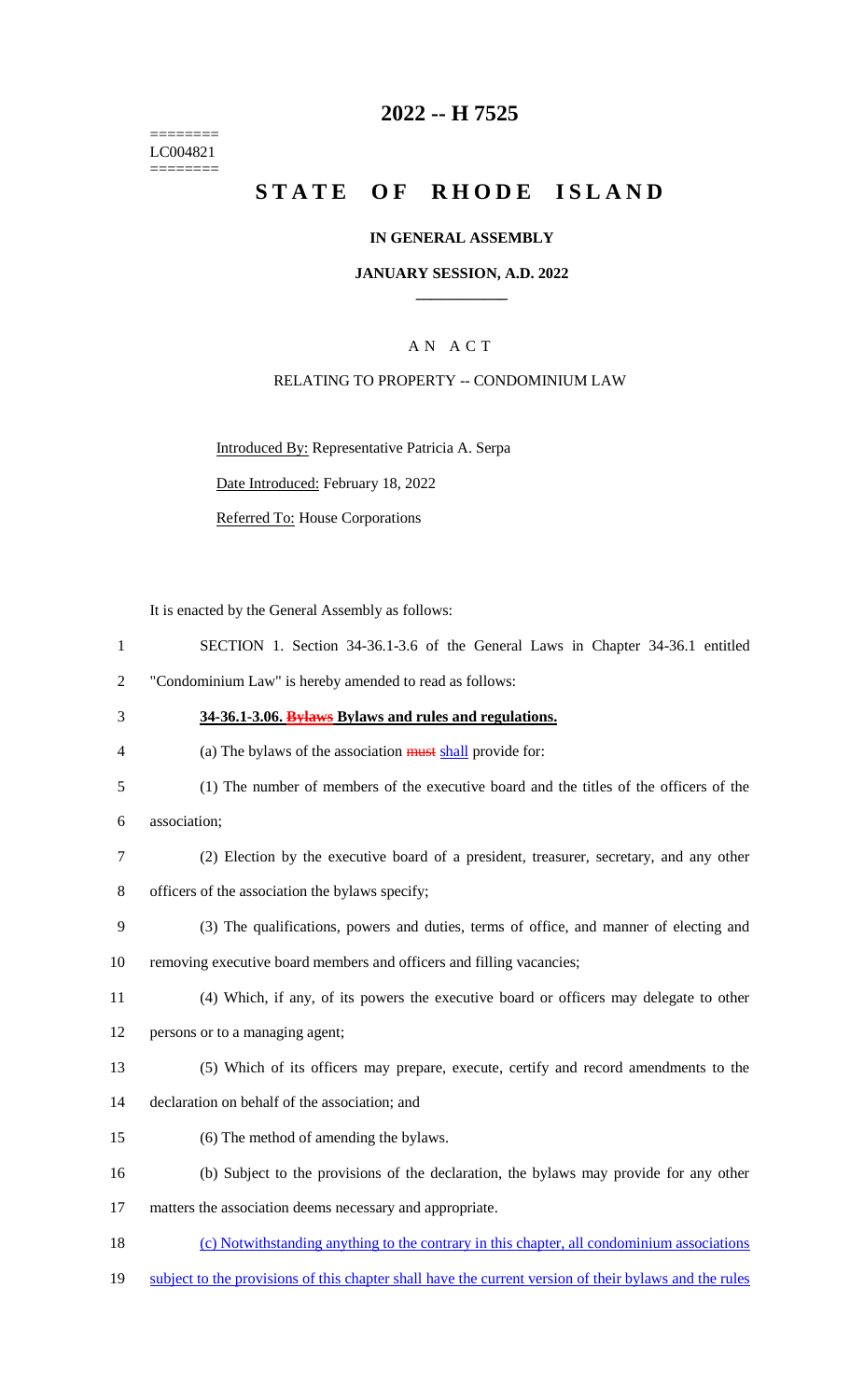- 1 and regulations, as amended, on record in every municipality in which the declaration is recorded.
- 2 The bylaws and rules and regulations shall be certified by two (2) members of the executive board.
- 3 (d) Any amendments to the bylaws and/or rules and regulations shall be recorded within
- 4 forty-five (45) days. Any amendments to the bylaws and/or rules and regulations shall be prepared,
- 5 executed, recorded, and certified on behalf of the condominium association by an officer of the
- 6 condominium association designated for that purpose, or in the absence of such designation, by the
- 7 president of the condominium association.
- 8 SECTION 2. This act shall take effect upon passage.

======== LC004821 ========